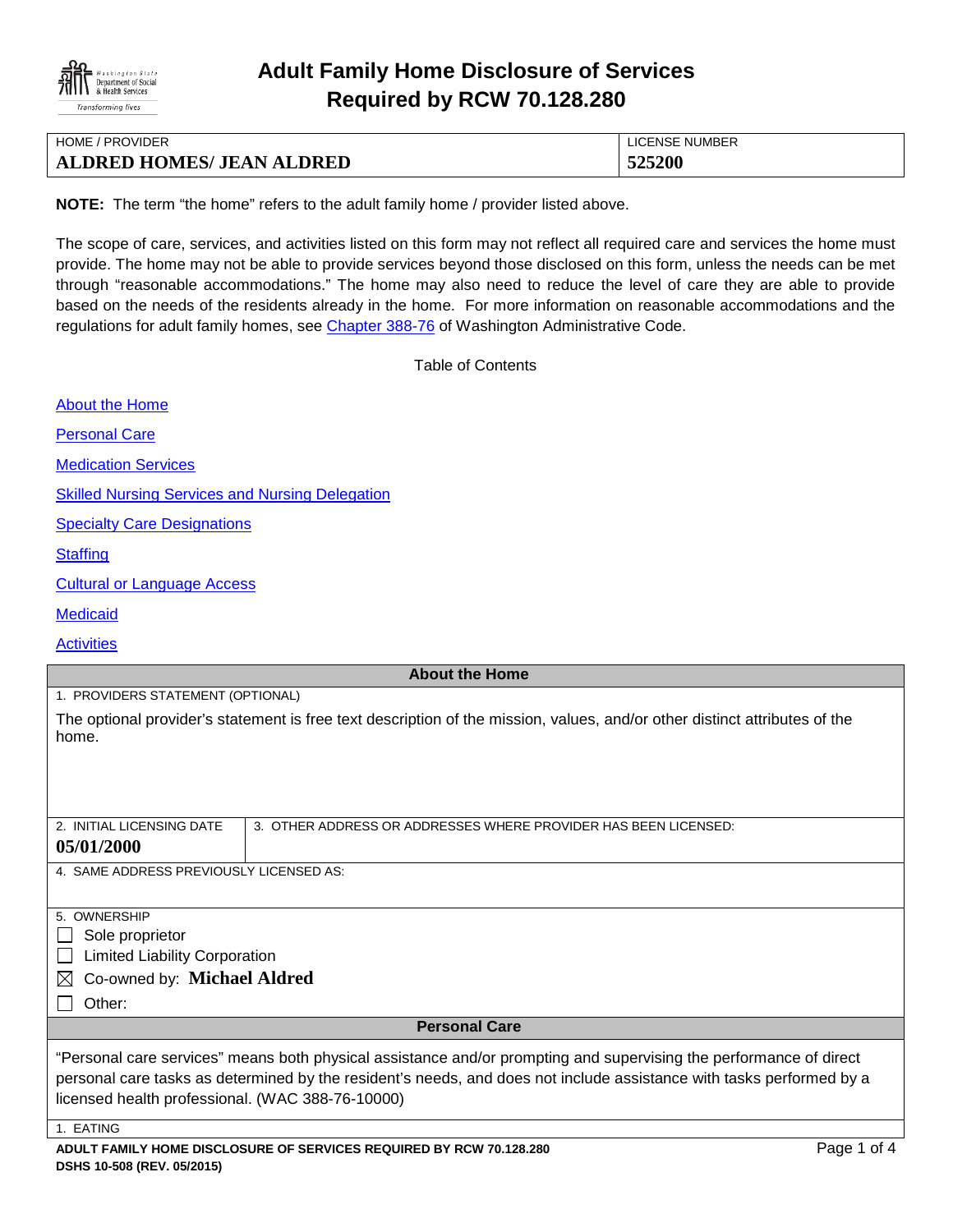If needed, the home may provide assistance with eating as follows:

## **The home will provide assistance with eating including feeding a resident and specialty diets**

2. TOILETING

If needed, the home may provide assistance with toileting as follows:

## **We provide assistance with changing depends and assist with toileting during day time hours**

3. WALKING

If needed, the home may provide assistance with walking as follows:

## **We provide 1 person assistance with walking**

4. TRANSFERRING

If needed, the home may provide assistance with transferring as follows:

## **We provide 1 person assistance with transfers, also Hoyer lifts**

5. POSITIONING

If needed, the home may provide assistance with positioning as follows:

#### **We provide assistance with positioning during day time hours**

6. PERSONAL HYGIENE

If needed, the home may provide assistance with personal hygiene as follows:

#### **We provide assistance with personal hygiene eg: denture care, shaving, make up, etc**

7. DRESSING

If needed, the home may provide assistance with dressing as follows:

#### **We provide full assistance with dressing**

8. BATHING

If needed, the home may provide assistance with bathing as follows:

**We provide assistance with showering with walk in shower, bath bench, hand held shower held, grab bars**

9. ADDITIONAL COMMENTS REGARDING PERSONAL CARE

#### <span id="page-1-1"></span><span id="page-1-0"></span>**Medication Services**

If the home admits residents who need medication assistance or medication administration services by a legally authorized person, the home must have systems in place to ensure the services provided meet the medication needs of each resident and meet all laws and rules relating to medications. (WAC 388-76-10430)

The type and amount of medication assistance provided by the home is:

#### **We provide assistance with medications including insulin injections and blood sugar monitoring**

ADDITIONAL COMMENTS REGARDING MEDICATION SERVICES

#### **Skilled Nursing Services and Nurse Delegation**

If the home identifies that a resident has a need for nursing care and the home is not able to provide the care per chapter 18.79 RCW, the home must contract with a nurse currently licensed in the state of Washington to provide the nursing care and service, or hire or contract with a nurse to provide nurse delegation. (WAC 388-76-10405)

The home provides the following skilled nursing services:

# **Provider is a licensed RN**

The home has the ability to provide the following skilled nursing services by delegation: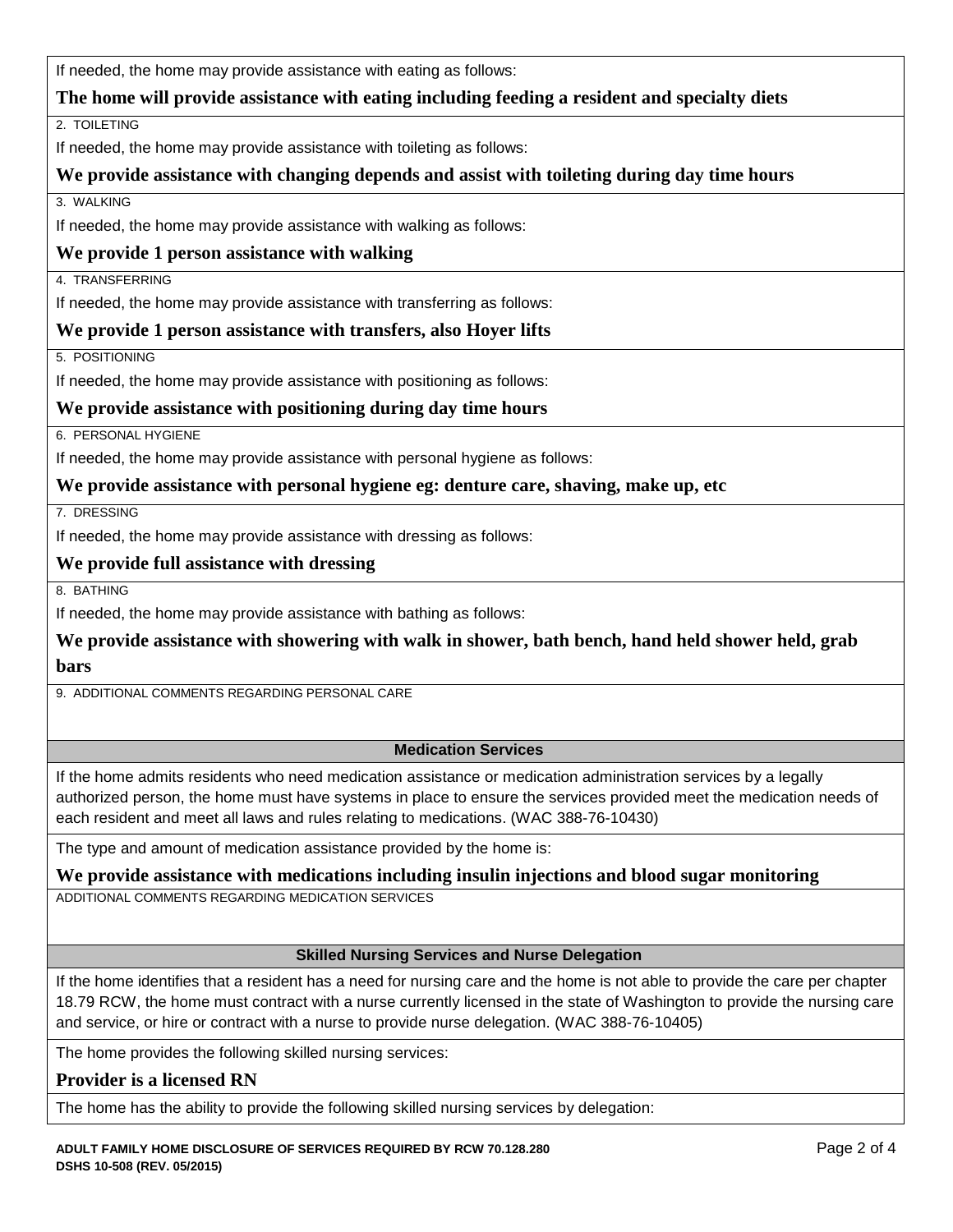<span id="page-2-3"></span><span id="page-2-2"></span><span id="page-2-1"></span><span id="page-2-0"></span>

| ADDITIONAL COMMENTS REGARDING SKILLED NURSING SERVICE AND NURSING DELEGATION                                                                                                                                                                                                                                                                                                                                                                                                                                                                                                                                                                                                                                                                                                                                                                                                                                                                                                                                                                     |  |
|--------------------------------------------------------------------------------------------------------------------------------------------------------------------------------------------------------------------------------------------------------------------------------------------------------------------------------------------------------------------------------------------------------------------------------------------------------------------------------------------------------------------------------------------------------------------------------------------------------------------------------------------------------------------------------------------------------------------------------------------------------------------------------------------------------------------------------------------------------------------------------------------------------------------------------------------------------------------------------------------------------------------------------------------------|--|
| <b>Specialty Care Designations</b>                                                                                                                                                                                                                                                                                                                                                                                                                                                                                                                                                                                                                                                                                                                                                                                                                                                                                                                                                                                                               |  |
| We have completed DSHS approved training for the following specialty care designations:<br>Developmental disabilities<br>Mental illness<br>⊠<br>Dementia<br>M<br>ADDITIONAL COMMENTS REGARDING SPECIALTY CARE DESIGNATIONS                                                                                                                                                                                                                                                                                                                                                                                                                                                                                                                                                                                                                                                                                                                                                                                                                       |  |
| <b>Staffing</b>                                                                                                                                                                                                                                                                                                                                                                                                                                                                                                                                                                                                                                                                                                                                                                                                                                                                                                                                                                                                                                  |  |
| The home's provider or entity representative must live in the home, or employ or have a contract with a resident manager<br>who lives in the home and is responsible for the care and services of each resident at all times. The provider, entity<br>representative, or resident manager is exempt from the requirement to live in the home if the home has 24-hour staffing<br>coverage and a staff person who can make needed decisions is always present in the home. (WAC 388-76-10040)<br>The provider lives in the home.<br>A resident manager lives in the home and is responsible for the care and services of each resident at all times.<br>The provider, entity representative, or resident manager does not live in the home but the home has 24-hour staffing<br>$\boxtimes$<br>coverage, and a staff person who can make needed decisions is always present in the home.<br>The normal staffing levels for the home are:<br>Registered nurse, days and times: available by phone 24/7 and visits home almost daily<br>$\boxtimes$ |  |
| Licensed practical nurse, days and times:                                                                                                                                                                                                                                                                                                                                                                                                                                                                                                                                                                                                                                                                                                                                                                                                                                                                                                                                                                                                        |  |
| Certified nursing assistant or long term care workers, days and times: 24/7 one caregiver on staff per day<br>$\boxtimes$<br>Awake staff at night<br>Other:<br>ADDITIONAL COMMENTS REGARDING STAFFING                                                                                                                                                                                                                                                                                                                                                                                                                                                                                                                                                                                                                                                                                                                                                                                                                                            |  |
| Staff is available at night for emergency assistance                                                                                                                                                                                                                                                                                                                                                                                                                                                                                                                                                                                                                                                                                                                                                                                                                                                                                                                                                                                             |  |
| <b>Cultural or Language Access</b>                                                                                                                                                                                                                                                                                                                                                                                                                                                                                                                                                                                                                                                                                                                                                                                                                                                                                                                                                                                                               |  |
| The home must serve meals that accommodate cultural and ethnic backgrounds (388-76-10415) and provide<br>informational materials in a language understood by residents and prospective residents (Chapter 388-76 various<br>sections)                                                                                                                                                                                                                                                                                                                                                                                                                                                                                                                                                                                                                                                                                                                                                                                                            |  |
| The home is particularly focused on residents with the following background and/or languages:                                                                                                                                                                                                                                                                                                                                                                                                                                                                                                                                                                                                                                                                                                                                                                                                                                                                                                                                                    |  |
| No particular specialties                                                                                                                                                                                                                                                                                                                                                                                                                                                                                                                                                                                                                                                                                                                                                                                                                                                                                                                                                                                                                        |  |
| ADDITIONAL COMMENTS REGARDING CULTURAL OR LANGUAGE ACCESS                                                                                                                                                                                                                                                                                                                                                                                                                                                                                                                                                                                                                                                                                                                                                                                                                                                                                                                                                                                        |  |
| <b>Medicaid</b>                                                                                                                                                                                                                                                                                                                                                                                                                                                                                                                                                                                                                                                                                                                                                                                                                                                                                                                                                                                                                                  |  |
| The home must fully disclose the home's policy on accepting Medicaid payments. The policy must clearly state the<br>circumstances under which the home provides care for Medicaid eligible residents and for residents who become eligible<br>for Medicaid after admission. (WAC 388-76-10522)                                                                                                                                                                                                                                                                                                                                                                                                                                                                                                                                                                                                                                                                                                                                                   |  |
| The home is a private pay facility and does not accept Medicaid payments.                                                                                                                                                                                                                                                                                                                                                                                                                                                                                                                                                                                                                                                                                                                                                                                                                                                                                                                                                                        |  |
| The home will accept Medicaid payments under the following conditions:<br>$\boxtimes$                                                                                                                                                                                                                                                                                                                                                                                                                                                                                                                                                                                                                                                                                                                                                                                                                                                                                                                                                            |  |